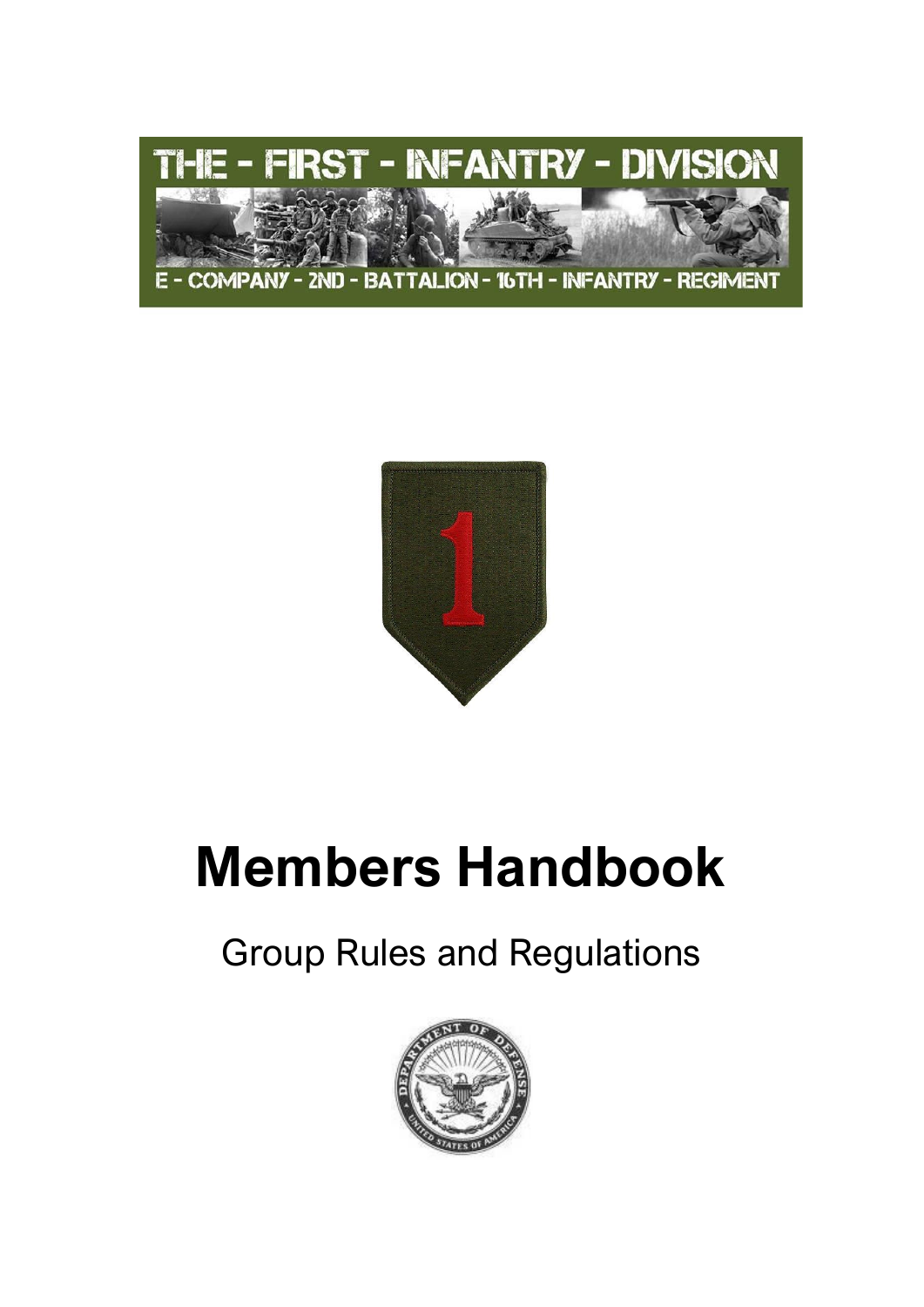

## **Contents**

| 1 <sub>1</sub> |  |
|----------------|--|
| 2.             |  |
| 3.             |  |
| 4.             |  |
| 5.             |  |
| 6.             |  |
| 7.             |  |
| 8.             |  |
| 9.             |  |
| 10.            |  |
| 11.            |  |
| 12.            |  |
| 13.            |  |
| 14.            |  |

### **Revision History**

Rev 2 Feb- 2021

• Clause 4.3, 5.2 & 6.5 amended.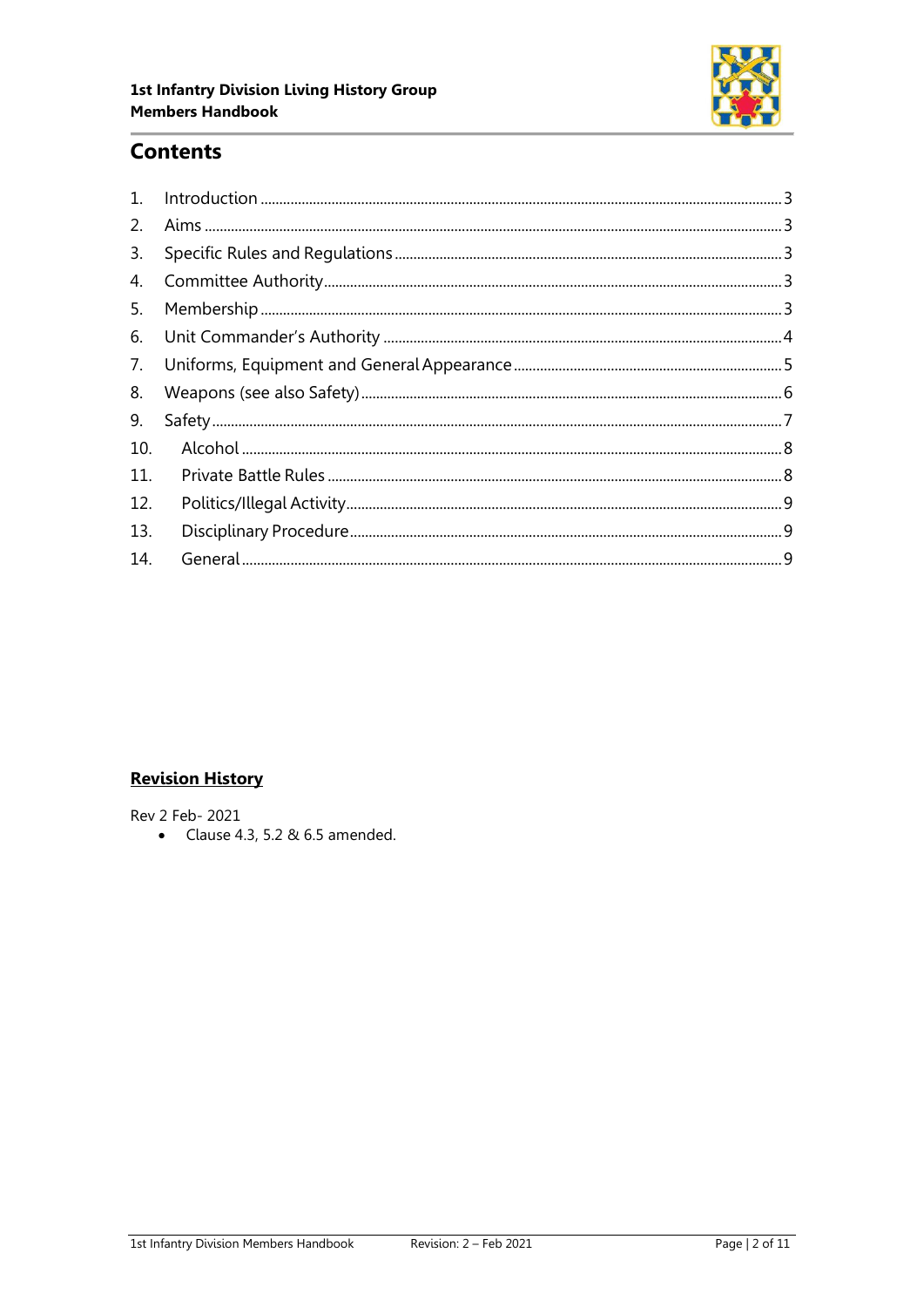

#### <span id="page-2-0"></span>**1. Introduction**

- 1.1 The purpose this handbook is to make you aware of the various regulations that are necessary to ensure that each member of the Group maintains the highest standards of safety and authenticity.
- 1.2 Being based on an actual historical unit, the group maintains close links with the veterans we represent, including participating in reunions, commemorations etc.

#### <span id="page-2-1"></span>**2. Aims**

- 2.1 To provide and promote opportunities to participate in high quality WW2 living history displays and re-enactments.
- 2.2 To encourage and perpetuate the traditions, customs and memorabilia of the active service personnel of WW2.
- 2.3 To demonstrate to the public how US Army personnel and vehicles appeared and operated in the field during WW2 as well as non-combatant units such as the Field Hospital, Armory, Logistics' etc.
- 2.4 To ensure that at all times and every way possible group members portray in the most authentic manner all aspects of being a WW2 soldier.
- 2.5 To respect and preserve the memory of all those who served and fought during WW2 and to honour those who never returned.

#### <span id="page-2-2"></span>**3. Specific Rules and Regulations**

3.1 All rules and regulations are formulated and implemented by the full committee. Members are required to obey any reasonable instruction given by a Committee member.

#### <span id="page-2-3"></span>**4. Committee Authority**

- 4.1 When the membership application form is returned, the member is agreeing to accept all reasonable instructions and rules given by a Unit Commander/Committee member.
- 4.2 The Committee also enforces a Disciplinary Procedure under which members charged with offences are heard. Suspensions for varying periods or even exclusion are options (see Section 14 for details)
- 4.3 The appointment of the four Committee members will reviewed each year via a unit vote.

#### <span id="page-2-4"></span>**5. Membership**

- 5.1 Annual subscription must be paid when requested to retain membership.
- 5.2 Discounts for joint/family membership along with any new members who might join more than 6 months through the year, are available.
- 5.3 Current membership must be held in order to attend any event organised by the Group. Exceptions to this are invited guest which are notified and to and authorised by a Committee member prior to the event. Prospective new members are allowed to attend one event to 'try it out' and for a Unit Commander to gauge their suitability.
- 5.4 Guests and prospective new members may be required to pay a nominal fee of £5 to cover temporary membership and insurance. This allowance is not to be abused.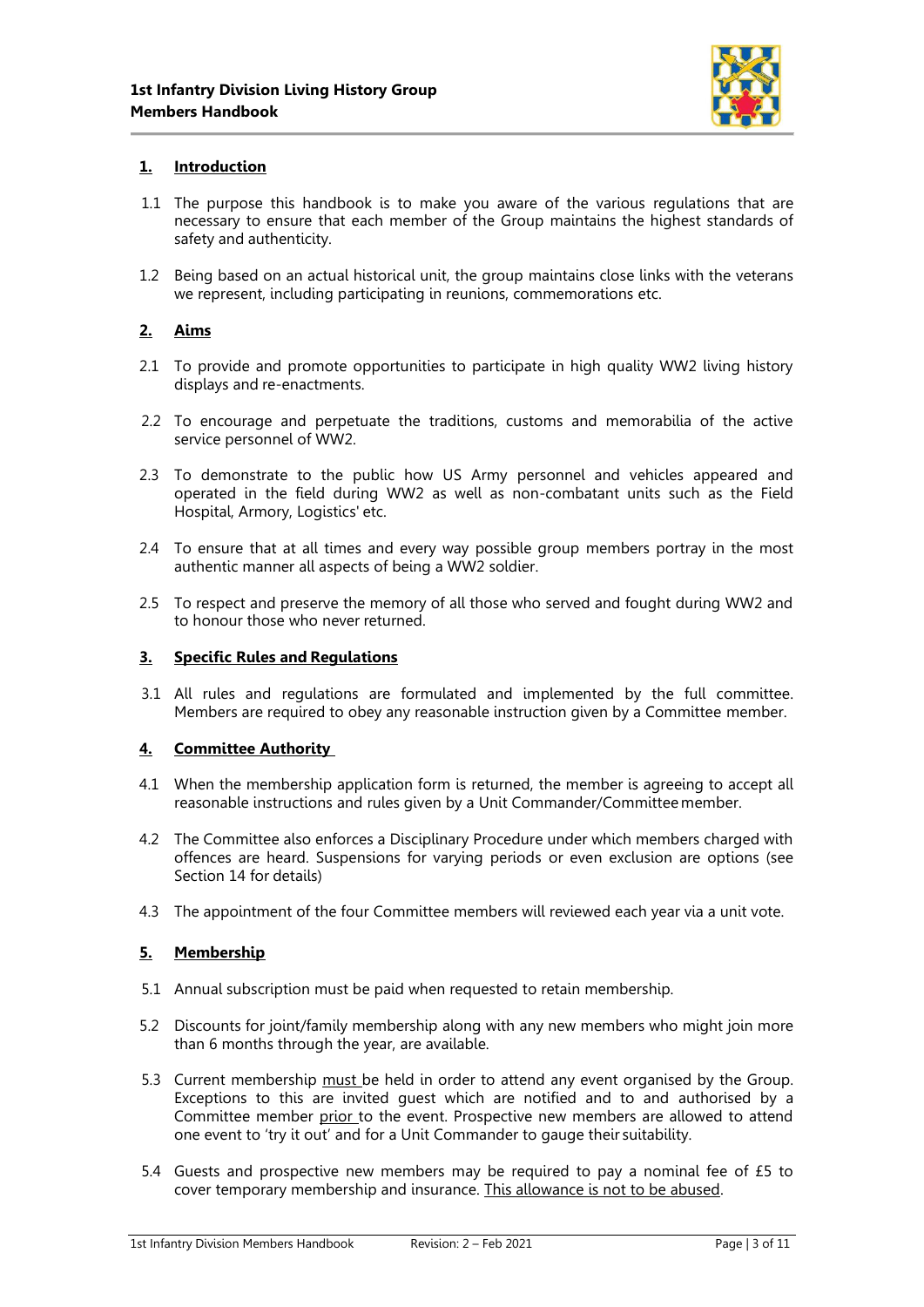

- 5.5 Membership checks can be made at any event, and non-members, unless authorised, will be barred from taking any further part in the event and will normally be asked to leave the display.
- 5.6 The minimum age for full membership is 15 and parents or guardians signed consent is required in order for any member aged 16-17 to take part as a combatant.

Cadet members under the age of 16 (hereafter referred to as children) are not permitted to take part in any form of battle re-enactment or to handle live firearms or pyrotechnics.

Parents or guardians are fully responsible for the conduct of the children in their care during the entire course of any Group event and will be answerable to the Committee for any transgressions.

Children must not carry any form of weapon; replica, toy, Airsoft, or deactivated. Children must not carry bladed weapons.

All children on any living history display must be correctly dressed in 1940's civilian clothing to include footwear (trainers are not acceptable) hair styles and glasses if worn.

Children must stay on the display with their parents or guardians and not be allowed to wander into any of the combat display areas (such as foxholes etc.) or handle any weapons or equipment during public hours. Children must not enter the display arena at any time.

Families are encouraged to camp in the "plastic camp" away from the authentic encampments to avoid late night noise etc.

Members under 16 will have no voting rights.

- 5.7 Access to the Group's online Forum is for paid up members only, unless specifically agree otherwise by the Committee.
- 5.8 An AGM will be held annually, chaired by the Unit Commander.

#### <span id="page-3-0"></span>**6. Unit Commander's Authority**

- 6.1 The Committee confirms the appointment of the Unit Commander who in turn becomes a member of the Committee. His rulings on specific unit discipline, rank and organisation are final to unit members, although individual members are entitled to appeal to the full Committee for an impartial hearing of a grievance. However, rulings must not be contrary to Committee policy or authenticityguidelines.
- 6.2 The Unit Commander may expel (or prohibit from joining) a member subject to Committee agreement.
- 6.3 A Unit Commander may offer himself for re-appointment by his unit at the beginning of every subscription year. Members of the unit have the opportunity to re- appoint him or issue a vote of no confidence, at which stage the members of the unit must apply to the Committee for permission for a confidential ballot.

In order to do this, a new candidate must be proposed, who is supported by at least 33% of the paid-up members of that unit. The application must include the signatures of these members showing support for the candidate.

Following the ballot (which would be conducted by the Membership Secretary), a candidate will be elected if he has the votes of not less than 66% of the paid up members. In the event of no candidate achieving a 66% vote, the candidate with a straight majority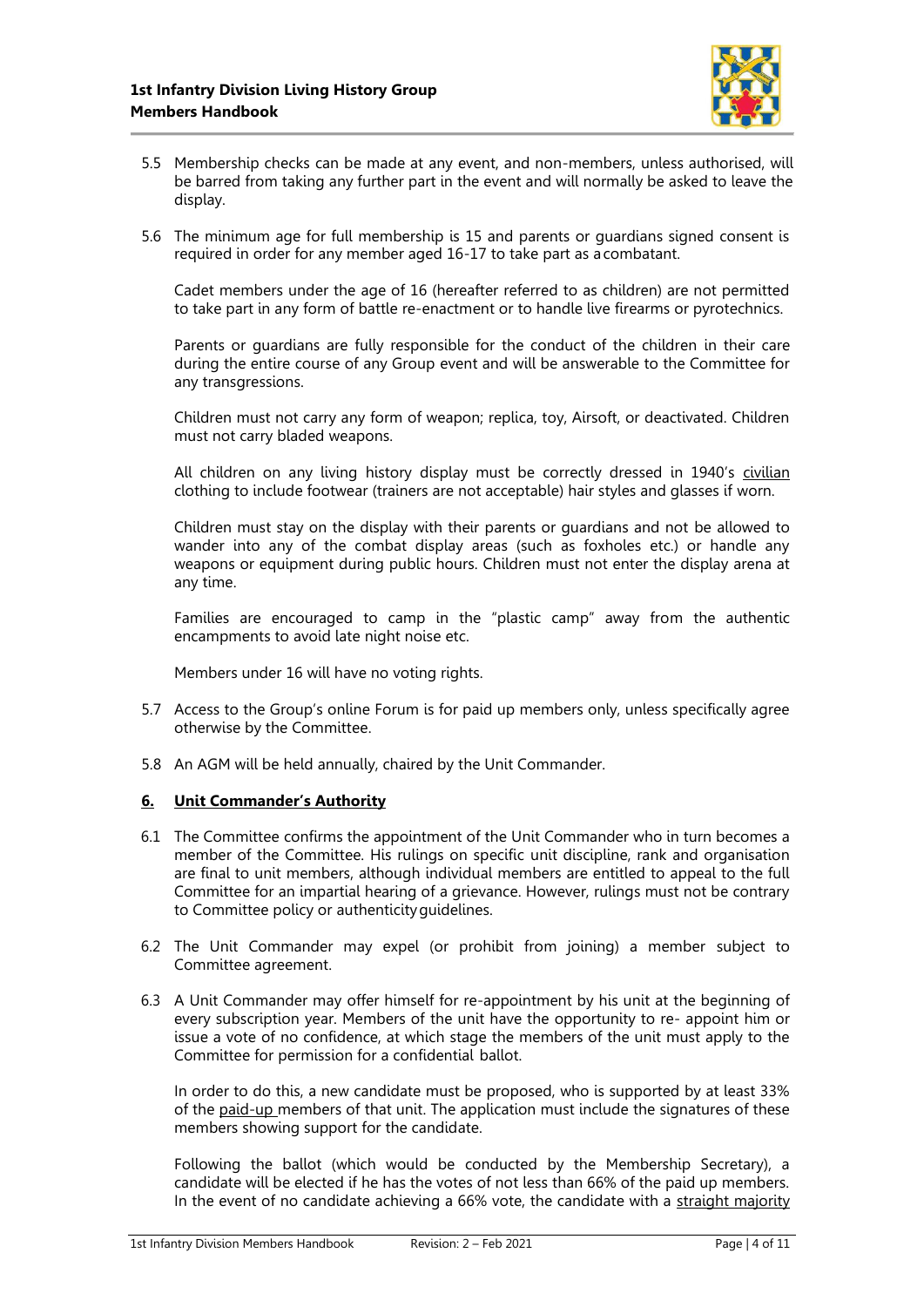

vote of the unit's members will be considered elected by the Committee for a trial period of 6 months, after which a new ballot would be conducted. If necessary, this process would be repeated until a candidate achieves the 66% support.

In any event, the Committee will have the final approval of the elected candidate, including the right to veto an elected candidate as unsuitable for office.

6.4 Depending on the numbers of paid-up members, the Unit Commander should hold the appropriate rank and promote the members accordingly and within sensible reason. The guidelines below take into account that we do not have the numbers to fully represent a chosen regiment but rather a small sub unit from it.

| No. of Members: | <b>Rank</b>            |
|-----------------|------------------------|
| 10              | Sergeant               |
| 15              | 1st Sgt.               |
| 20              | 2 <sup>nd</sup> Lieut. |
| 25              | Lieutenant             |
| $35+$           | Captain                |

Excessive rank may be reduced by order of the Committee. When appropriate at specific events, higher ranks may be deemed suitable by the Committee.

Non-combatant units may wear the appropriate and documented rank for their chosen role; i.e. a US Nurse would be an Officer and a Military Policeman an NCO.

6.5 A rank review of Group members will be undertaken annually as part of the AGM. The criteria for promotion is:

a) event attendance

- b) shown a commitment to the unit's future
- c) knowledge and understanding of Unit history, weapons and tactics and the life of GI.
- d) made a significant contribution to the units working, events, training or public profile.
- e) is comfortable taking responsibility and sharing their knowledge with others.

f) Good conduct

- 6.6 All new members of the Group join as a Private, unless specifically agreed otherwise and with full agreement of the Committee. Previous rank held as part of another unit will be disregarded.
- 6.7 All new members shall train as a rifleman in first instance after which time they may undertake a specialism with the agreement of the Committee members.

#### <span id="page-4-0"></span>**7. Uniforms, Equipment and General Appearance**

- 7.1 All uniforms and equipment must be correct in appearance and detail for the respective unit at the time of its wartime usage. Uniforms should be worn correctly, with pride and respect, both in public and in private. Members should always act like soldiers and not like civilians in uniform. Items of uniform should not be worn over modern clothing.
- 7.2 All reproduction items must be approved for unit use and be as close to the original item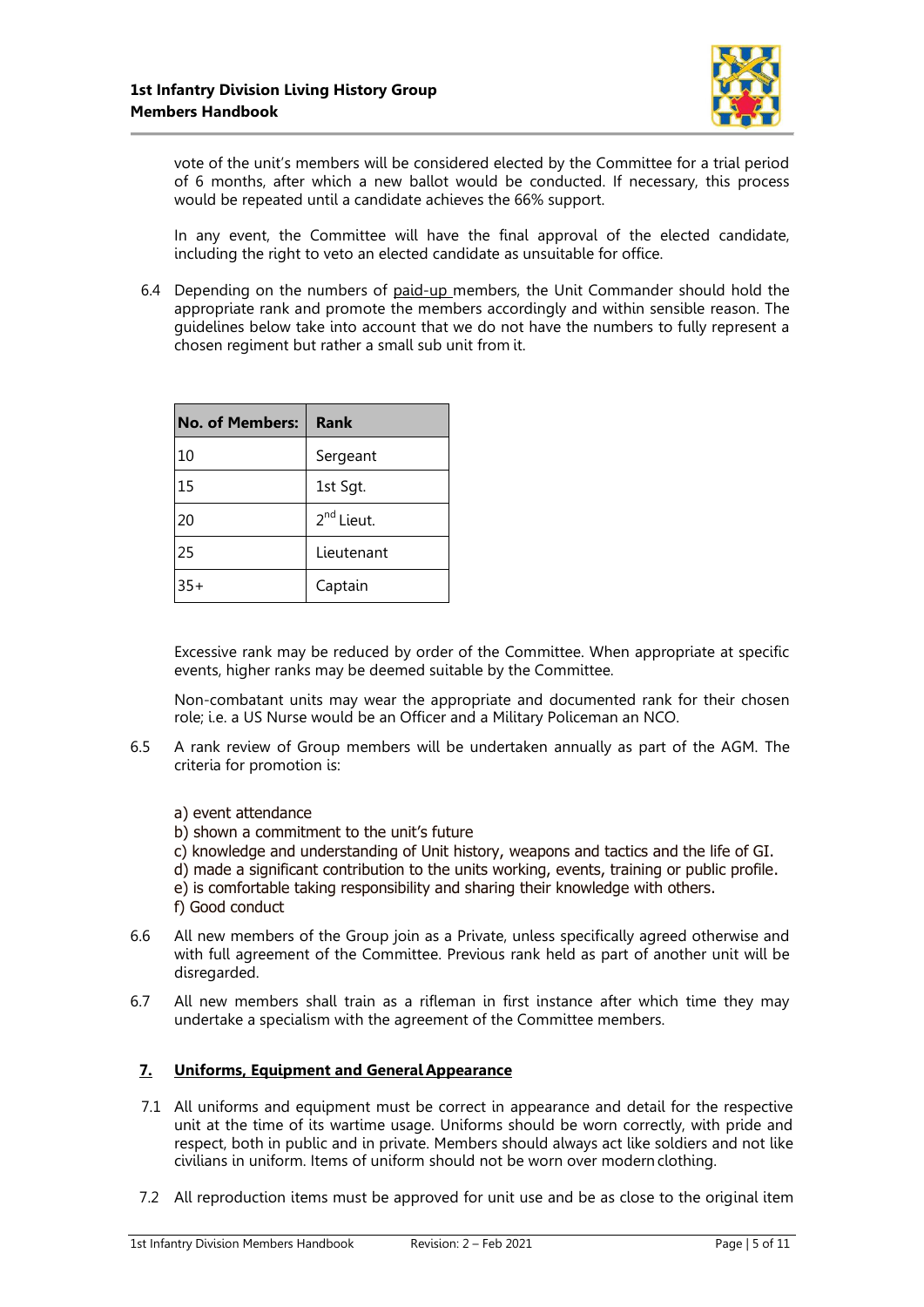

as possible. The Group will provide a list of required uniform and equipment with a list of approved suppliers to its members.

- 7.3 If you wear incorrect uniform or equipment that cannot be readily removed and replaced, you may not be allowed to take part in a Group event.
- 7.4 Attention to detail is a must, so no modern looking watches, no modern jewellery, or ear rings, modern style spectacles (period style frames are readily available or wear contact lenses) and a correct period hairstyle is a must. Male members are not permitted side burns or beards.
- 7.5 No modern civilian items should be brought onto a living history display during public hours to include cans of drink, modern food packaging, food can labels (take them off before the event), water containers, mobile phones, etc.
- 7.6 Only authentic period style food and drink should be consumed on living history displays as the public know when something is obviously wrong for the period so no hot dogs or burgers from vendors or plastic cups of coffee or ice creams.
- 7.7 Decorations and rank may be worn when awarded by the Unit Commander. Excessive decorations may be ordered removed by the Committee.
- 7.8 When taking part in Public Shows events, Members must be aware that we are very much open to criticism from the public and from re-enactors from other groups andperiods.

The public, especially ex-servicemen and women, expect to see us looking and acting like trained soldiers, therefore a correct appearance and attitude is a must.

- 7.9 The following points should be noted;
	- uniforms must be worn properly with jackets done up
	- uniforms should be clean with insignia properly sewn on
	- boots are to be polished or dubbed in.
	- headgear should always be worn, with soft caps replacing helmets as necessary during static displays
	- members must not walk about with their hands in their pockets
	- male members should shave before each event where the scenario requires
	- White modern T-shirts are not permitted
	- Correct footwear for event/scenario (No Jump Boots)
- 7.10 Any member who holds in care unit equipment is responsible for it in full and for its safe return when requested. All equipment is to be return in condition is was issued. Please care for the unit equipment as if it where your own.

#### <span id="page-5-0"></span>**8. Weapons (see also Safety)**

- 8.1 All guns classified in law as weapons to be covered by the appropriate shotgun license or firearms certificate, as per the Firearms Act 1968 as amended. Any deliberate violation of this rule will bring about immediate expulsion from the Group. Further information and advice on obtaining an appropriate weapons license can be obtained from the Committee/UnitCommander.
- 8.2 It is a fundamental condition of membership to hold a current certificate (firearm or shotgun) if one is required. Therefore, only legally purchased and licensed weapons are allowed. All rifles must be authentic WW2 production or exactly the same as.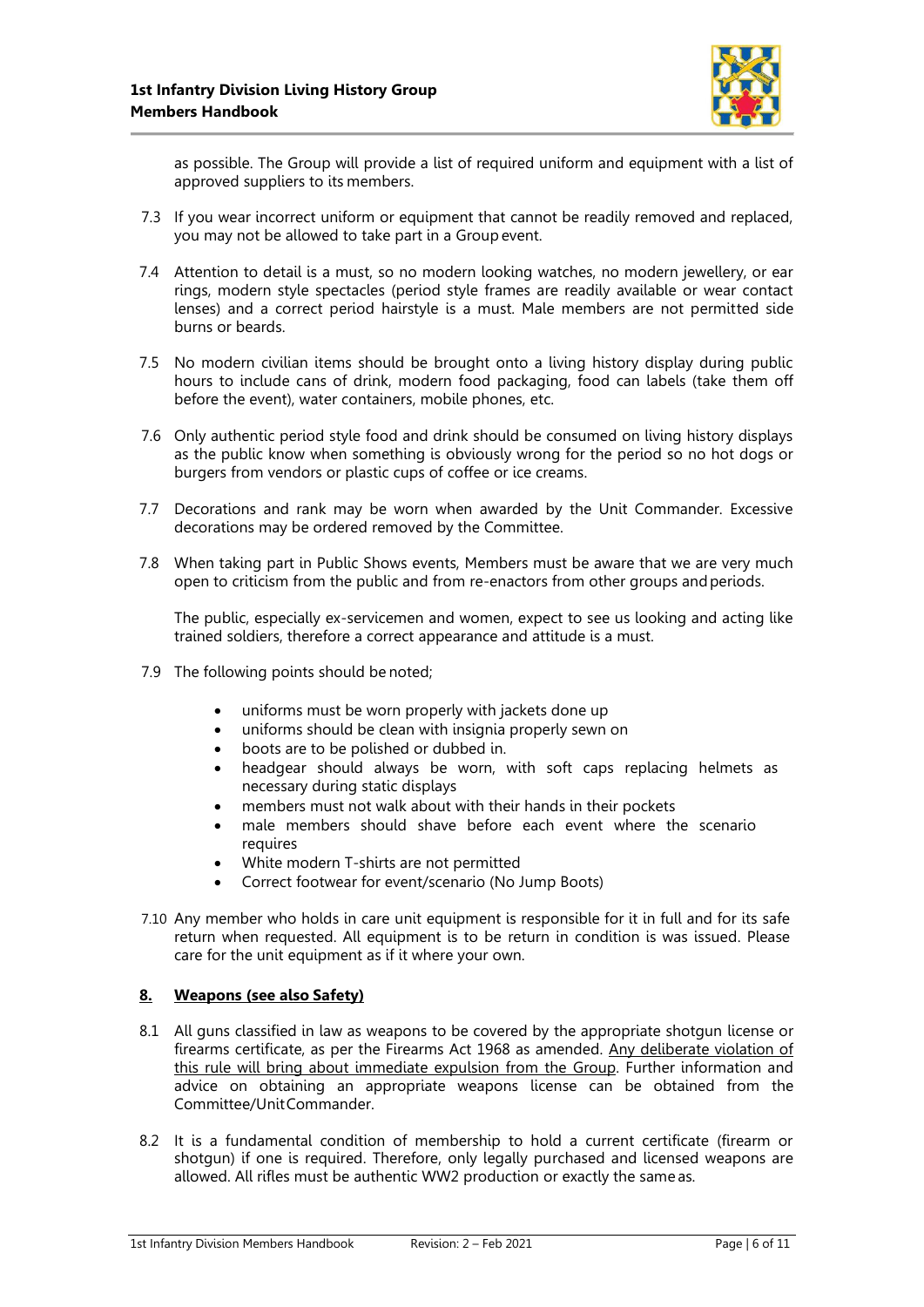

8.3 Members without a weapons license may either obtain a blank firing replica or when available hire a weapon if meeting the Armourer's requirements and are fully trained in the safe usage of such a weapon.

Firearms cannot be loaned to members who do not have a Firearms Certificate unless this is allowed on your certificate, as it will otherwise contravene the Firearms Act.

- 8.4 Copies of certificates should be carried at all times, in order to be available for presentation to authorities if requested. This ruling also applies to private events as these are notified to the Police prior to the event.
- 8.5 Replica weapons must comply with the Firearms Act 1982, and the Home Office Guidelines.
- 8.6 Never let a member of the public handle any weapon; live, deactivated, replica or bladed unless explicitly supervised and agreed by the Unit Commander. Ideally only replicas or deactivated weapons should be on display with live weapons safely and securely stowed away from public access.

#### <span id="page-6-0"></span>**9. Safety**

- 9.1 The Group has an appointed Health & Safety Officer who is responsible for ensuring the safety of the membership and public at events. He has the full backing of the Committee in his decisions.
- 9.2 All accidents of reportable nature must be entered into the Accident Report Book by the Health & Safety Officer. In his absence a Committee member or Unit Commander should record the details and forward them to the Health & Safety Officer immediately after the event.
- 9.3 NEVER carry a loaded weapon in a private vehicle.
- 9.4 ALWAYS keep weapons covered and secured after public hours. Weapons must be locked in a car boot or secure building overnight.
- 9.5 NEVER discharge a weapon anywhere other than in the arena or at a designated weapons clearance point.
- 9.6 KEEP your safety catch on more than off. Only take your safety off immediately before you fire your weapon.
- 9.7 ALWAYS 'make safe' by clearing weapons completely when not in combat. You will be told when to load your weapon by your Unit Commander or an NCO.
- 9.8 All members MUST carry out a weapons safety check immediately after any combat and BEFORE leaving the arena or field.
- 9.9 All Members shall be taught weapons safety and handling to include the 'load and make safe' before being allowed to take part in any Group event, public or private. Remember that safety is paramount.
- 9.10 Any member behaving in an irresponsible manner with a weapon shall firstly be given a warning by the Unit Commander, and if he/she continues a member of the Committee will then bar the member from the event and refer the case to the full Committee for disciplinary action.
- 9.11 NEVER aim a weapon at anybody within 10 meters and never directly at them. EVEN BLANKS CAN KILL OR MAIM.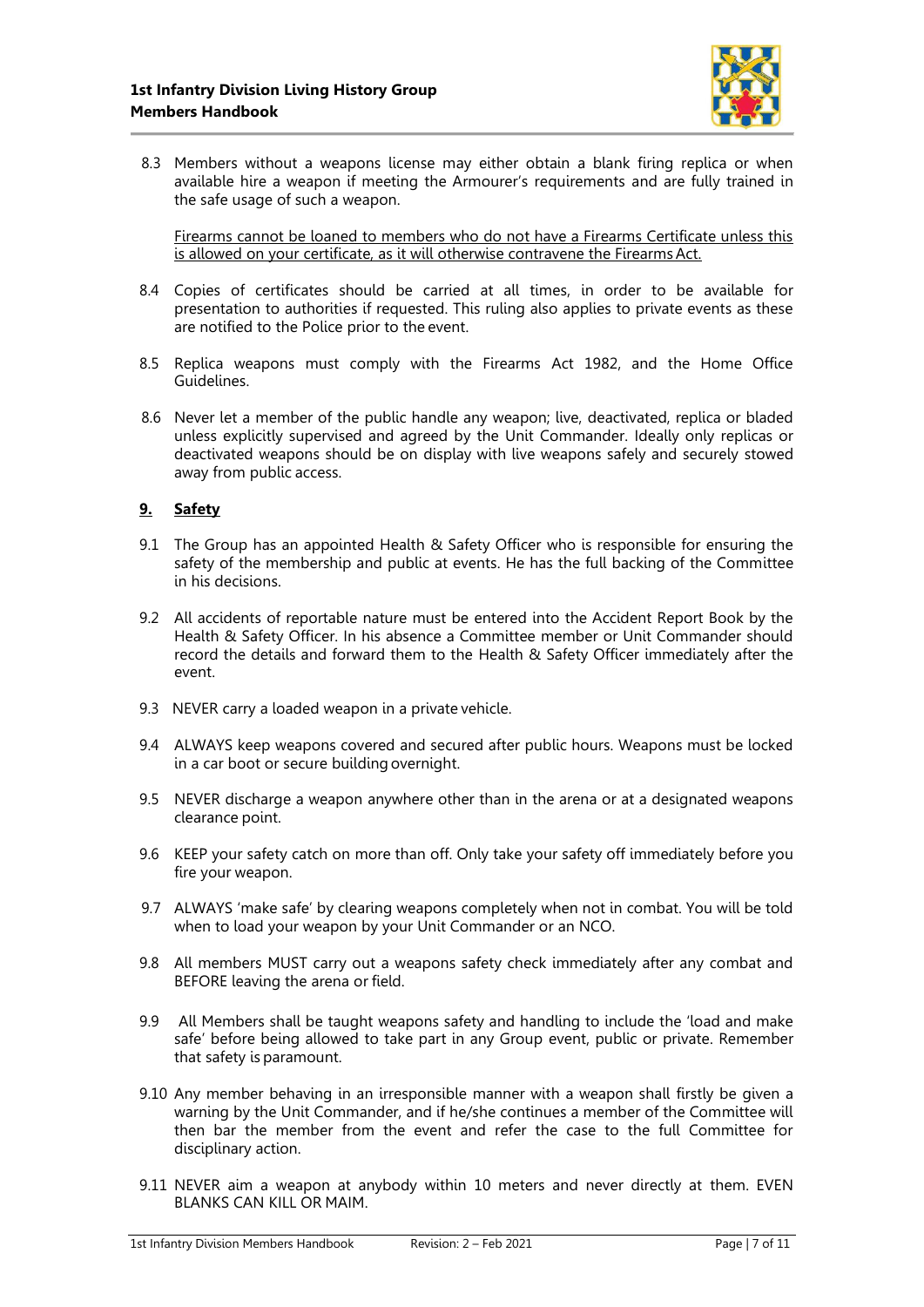

- 9.12 Keep checking your weapon for mud in the muzzle as this can cause a blockage, damage the weapon, and even become a dangerous mud bullet.
- 9.13 NEVER leave your weapons unattended. Or leaning upright, and never carry someone else's weapon without first checking that it is cleared or safe.
- 9.14 NO rockets or aerial effects are to be fired horizontally, only upwards.
- 9.15 NO blade (bayonet, fighting knives etc.) may ever be drawn during any combat, public or private. For certain ceremonial events with specific permission, fixed bayonets may be used. Bayonets and fighting knives are worn for authentic appearances onlyotherwise.
- 9.16 NO weapons or blades are to be taken into public areas at a show, unless during or whilst moving to and from the display arena. Also, no weapon may be carried uncovered on a public highway without the necessary Police permission.
- 9.17 ONLY members of the Group's Pyrotechnics Team may operate or set out any pyrotechnic devices.
- 9.18 Helmets MUST be worn at all times during combat to provide protection. Soft caps may be worn out of combat or at stand down.
- 9.19 All members may be required to help in clearing up the battleground after a public show display. This is an important aspect of the Groups safety procedures, as unfired blanks or pyrotechnics that could cause injury to any unwary members of the public may still be on the field.
- 9.20 A member, whose deliberate foolishness can, or does, cause injury or damage, should be reported to the Unit Commander or Committee member; if this injury or damage is deemed of a serious nature, the member shall be subject to the Disciplinary Procedure.

#### **NOTE: Members found with live ammunition, or who draw a bladed weapon at a Group event is liable to instant expulsion.**

#### <span id="page-7-0"></span>**10. Alcohol**

- 10.1 No alcoholic drink may be consumed during or immediately before any form of recreated combat, and never at any time when a weapon may be used or carried. Remember that alcohol can impair and slow down your reactions and judgment, you will be a danger to yourself and others.
- 10.2 Any member who becomes influenced by alcohol or drugs at a Group event will be barred from taking part by the Unit Commander or Committee member, and will be disciplined under the Disciplinary Procedure.

#### <span id="page-7-1"></span>**11. Private Battle Rules**

11.1 Rules will usually be set by the event organizer and may vary. Generally, the following guidelines usually apply.

Shot taking; the 'honour system' is normally used in which case it is not permitted to call out 'hits'.

When 'killed' fall down and do not move until the action has passed by or fall back to a designated re-grouping area depending on event scenario. Do not wander about, obscure the view of 'live' troops and never point out positions or talk to 'live' troops from your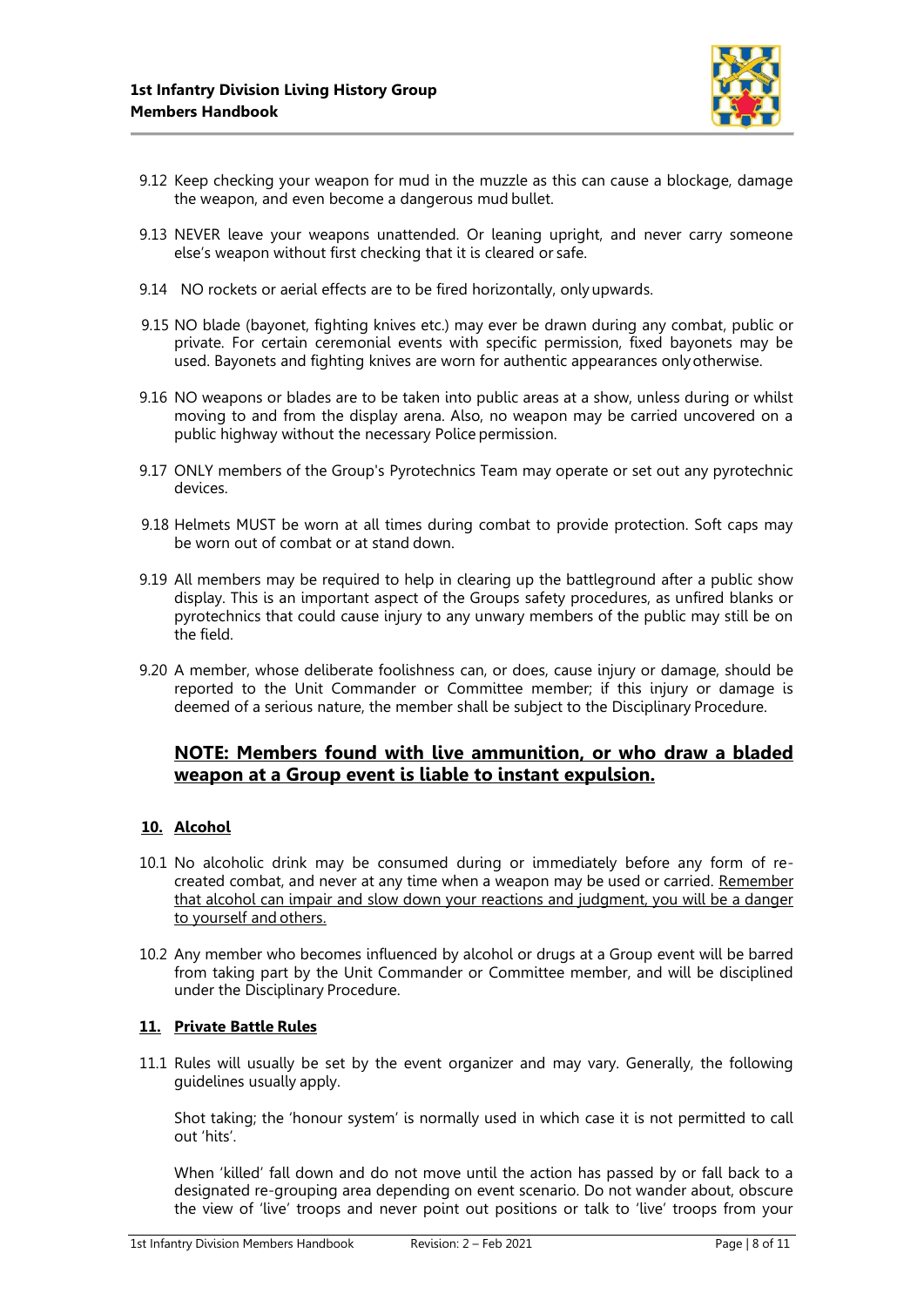

unit.

Attacks are usually only carried out after a proper reconnaissance of the enemy's positions has been carried out. Attacks are often given a time limit. If the attackers suffer 50% casualties, they should withdraw.

Defending; to avoid pointless stalemates, it is usual practice for a unit that has suffered 75% casualties to withdraw from a defensive position.

Time limits are often set in which to carry out a specific task or achieve a specific objective.

Prisoner taking adds extra realism and may yield useful intelligence such as maps or written orders. Prisoners should not be subjected to any unreasonable treatment. A time scale for holding prisoners is usually included within the scenario.

Although only blanks are used this should not detract from the high levels of realism that are trying to be achieved by those taking part. Act as if the enemy are using live ammunition and avoid farcical situations such as using a bush for cover.

#### <span id="page-8-0"></span>**12. Politics/Illegal Activity**

12.1 NO active involvement in extremist politics (right or left wing) is allowed within the Group. This directive also applies to illegal activity or indecent acts which bring actual disrepute on the Group. If found guilty you will be expelled.

#### <span id="page-8-1"></span>**13. Disciplinary Procedure**

13.1 If a member is brought before the Committee on a disciplinary offence against the rulings in this handbook or any temporary ruling issued by the Committee, the following course of action shall be taken:

1) For the first offence, a warning (written or verbal) shall be issued to the member by a Committee member.

2) For a further offence against the same rule, the Committee shall discuss further action, i.e. suspension for a set period or expulsion. This decision is dependant upon the nature of the offence.

However, if the nature of the offence is deemed serious enough by a full Committee Meeting,

i.e. a flagrant breach of the rules-the initial warning may not be issued, and suspension or expulsion immediately brought about. This also applies if a catalogue of 'first offences' is brought about by a member. The Committee's decision in all such matters is final.

13.2 Members should also take note of specific disciplinary warnings and consequences that are stated within the rules of this handbook, and which are exceptions to the above Procedure.

#### <span id="page-8-2"></span>**14. General**

- 14.1 Members are requested to abide by the event organiser's rules, and to respect their wishes with regards to any conditions put upon the Group for it's participation within an event.
- 14.2 Most importantly, rubbish must be placed in a skip if provided or bagged up and taken home. NEVER leave or bury rubbish at a site. Members found breaking this rule may face the Disciplinary Procedure as such selfish acts can cost the Group the loss of anevent.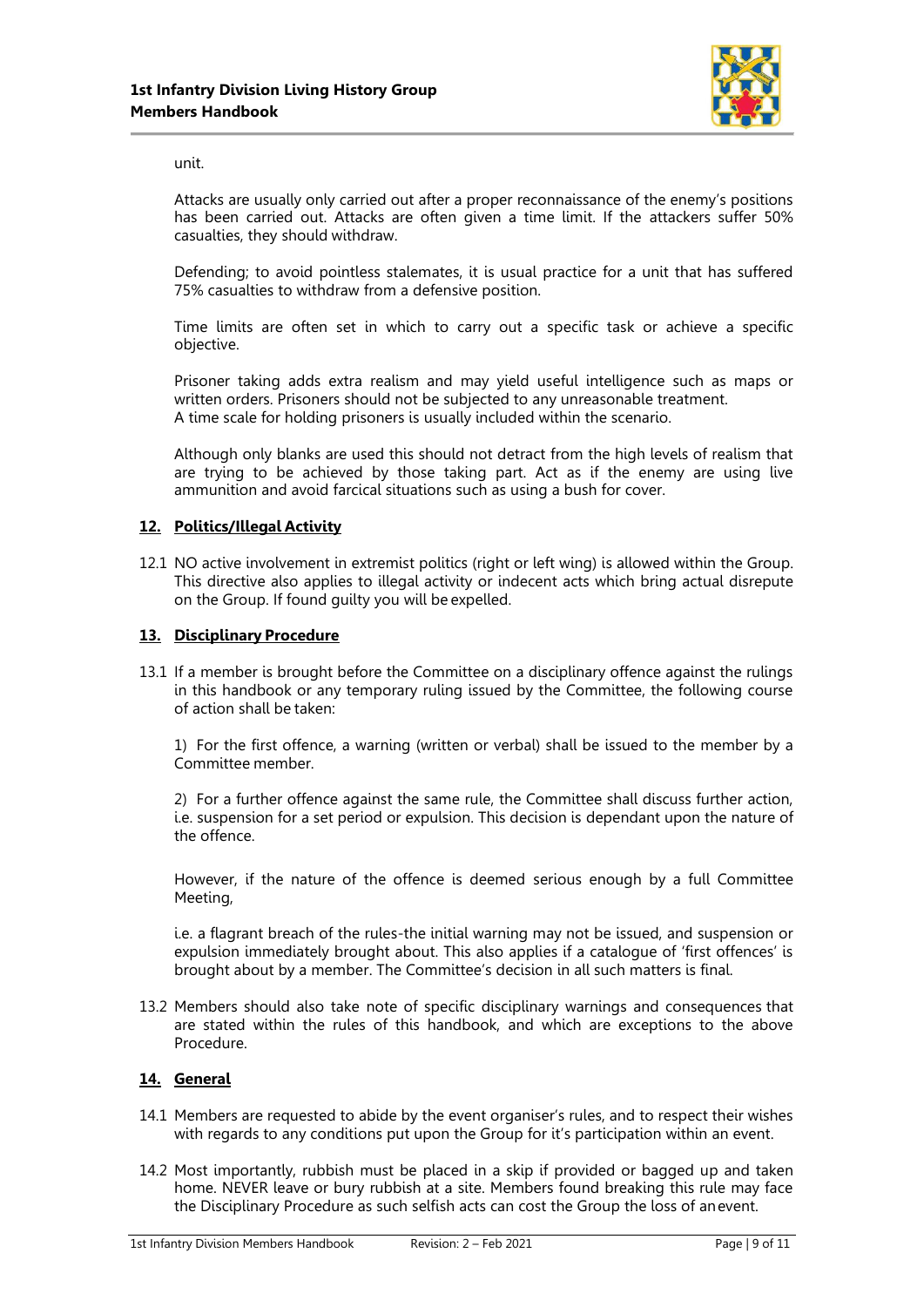

- 14.3 Any member approached with the opportunity of a public show should contact a Committee member for advice before proceeding any further.
- 14.4 Always remember that each member will have spent a considerable amount of money in obtaining uniforms, equipment and weapons. Treat other's possessions as you would your own, and remember that an offer to pay for accidental damages will always be appreciated. Persons causing deliberate damage to an item will be dealt with under the Disciplinary Procedure.
- 14.5 Never show a member of the public someone else's equipment without first obtaining their permission-they may not want something which they have paid a lot of money for being handled unnecessarily.
- 14.6 Take the time to read the "Warning Order" prior to the event and take note of the content.
- 14.7 Take the hobby seriously with a view to being the best, but always remember to enjoy yourself at the same time!

------ END-----



<https://www.instagram.com/1stdivlhg> [https://www.1stinfantrydivisionlhg.com](https://www.1stinfantrydivisionlhg.com/) [https://www.facebook.com/1stdivLHG](https://www.facebook.com/1stdivLHG/) [http://1st-infantry-lhg.freeforums.net](http://1st-infantry-lhg.freeforums.net/)